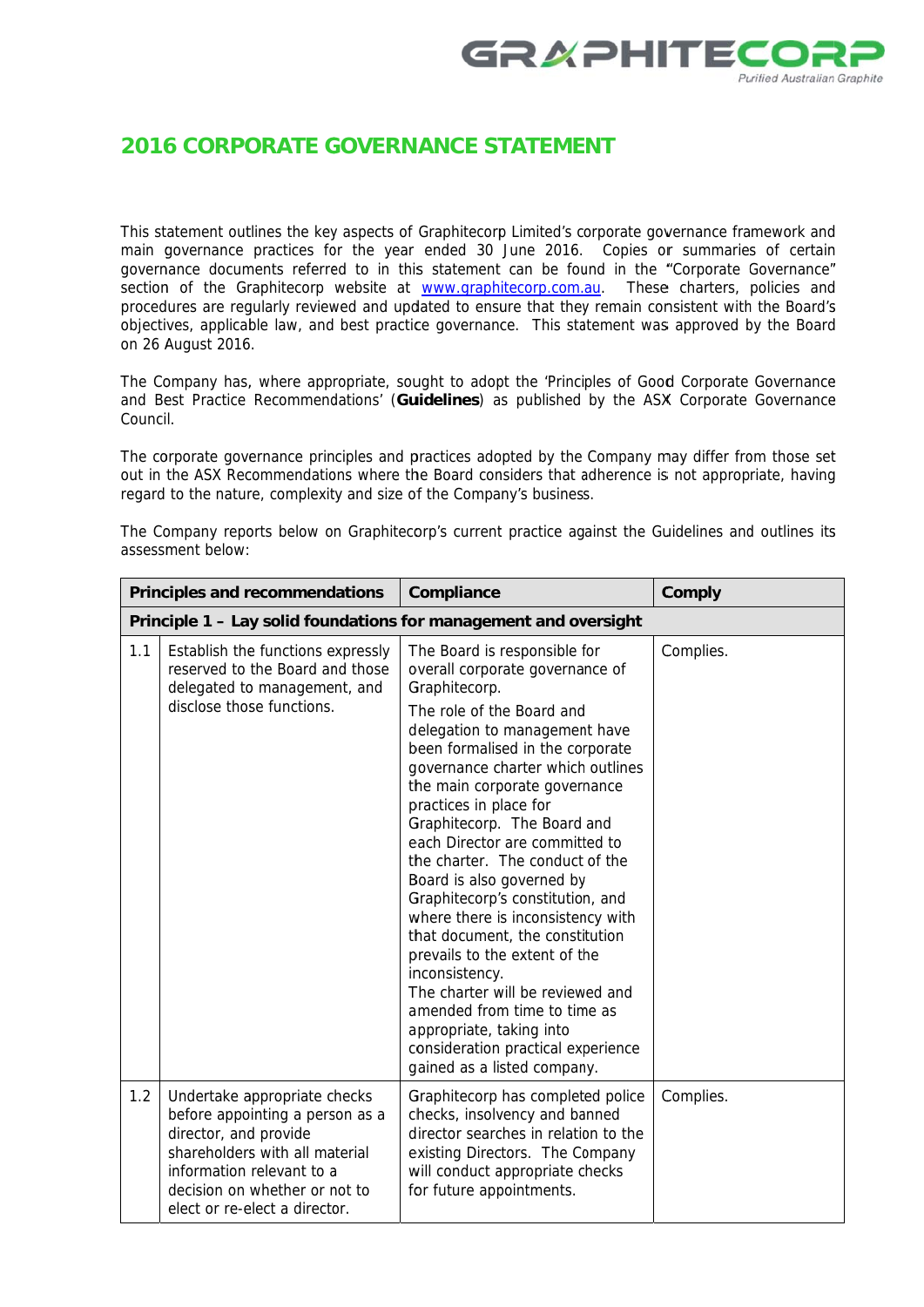|     | Principles and recommendations                                                                                                                                                                                                                                                                                                                                                  | Compliance                                                                                                                                                                                                                                                                                                                                                                                                                                                                                   | Comply                                                                                                                                                                                                                                                              |
|-----|---------------------------------------------------------------------------------------------------------------------------------------------------------------------------------------------------------------------------------------------------------------------------------------------------------------------------------------------------------------------------------|----------------------------------------------------------------------------------------------------------------------------------------------------------------------------------------------------------------------------------------------------------------------------------------------------------------------------------------------------------------------------------------------------------------------------------------------------------------------------------------------|---------------------------------------------------------------------------------------------------------------------------------------------------------------------------------------------------------------------------------------------------------------------|
| 1.3 | Have a written agreement with<br>each director and senior<br>executive setting out the terms<br>of their appointment.                                                                                                                                                                                                                                                           | Graphitecorp has entered into<br>written agreements with each<br>Director and senior executive.                                                                                                                                                                                                                                                                                                                                                                                              | Complies.                                                                                                                                                                                                                                                           |
| 1.4 | The Company Secretary should<br>be accountable directly to the<br>Board on all matters to do with<br>the proper functioning of the<br>Board.                                                                                                                                                                                                                                    | This is consistent with the charter<br>and corporate structure of<br>Graphitecorp. The Company<br>Secretary has a direct relationship<br>with the Board in relation to these<br>matters and operates<br>independently of the executive.                                                                                                                                                                                                                                                      | Complies.                                                                                                                                                                                                                                                           |
| 1.5 | Establish a diversity policy and<br>disclose the policy or a summary<br>of that policy. The policy should<br>include requirements for the<br>Board to establish measurable<br>objectives for achieving gender<br>diversity and for the Board to<br>assess annually both the<br>objectives and progress in<br>achieving them, for reporting<br>against in each reporting period. | Graphitecorp has not adopted a<br>diversity policy. Given that<br>Graphitecorp has only two<br>executives (and no other<br>employees), the Board considers<br>it inappropriate to adopt such a<br>policy. The Board will consider<br>adopting a diversity policy as<br>Graphitecorp's operations grow.                                                                                                                                                                                       | Does not comply.                                                                                                                                                                                                                                                    |
| 1.6 | Have a process for periodically<br>evaluating the performance of<br>the Board, its committees and<br>individual directors, and disclose<br>that process and, at the end of<br>each reporting period, whether<br>such performance evaluation<br>was undertaken in that period.                                                                                                   | The corporate governance charter<br>provides for regular performance<br>reviews to be conducted.                                                                                                                                                                                                                                                                                                                                                                                             | Does not currently<br>comply, however, in<br>accordance with the<br>charter Graphitecorp<br>intends to evaluate<br>performance of the<br>Board in September each<br>year and disclose for<br>each reporting period<br>whether an evaluation<br>has been undertaken. |
| 1.7 | Have a process for periodically<br>evaluating the performance of<br>Graphitecorp's senior<br>executives, and disclose that<br>process and, at the end of each<br>reporting period, whether such<br>performance evaluation was<br>undertaken in that period.                                                                                                                     | The Board's broad function is to<br>formulate strategy and set<br>financial targets for Graphitecorp,<br>monitor the implementation and<br>execution of strategy and<br>performance against financial<br>targets, appoint and oversee the<br>performance of executive<br>management, and generally take<br>an effective leadership role in<br>relation to Graphitecorp.<br>The Board annually assesses the<br>performance of the Managing<br>Director. This review occurred in<br>June 2016. | Complies.                                                                                                                                                                                                                                                           |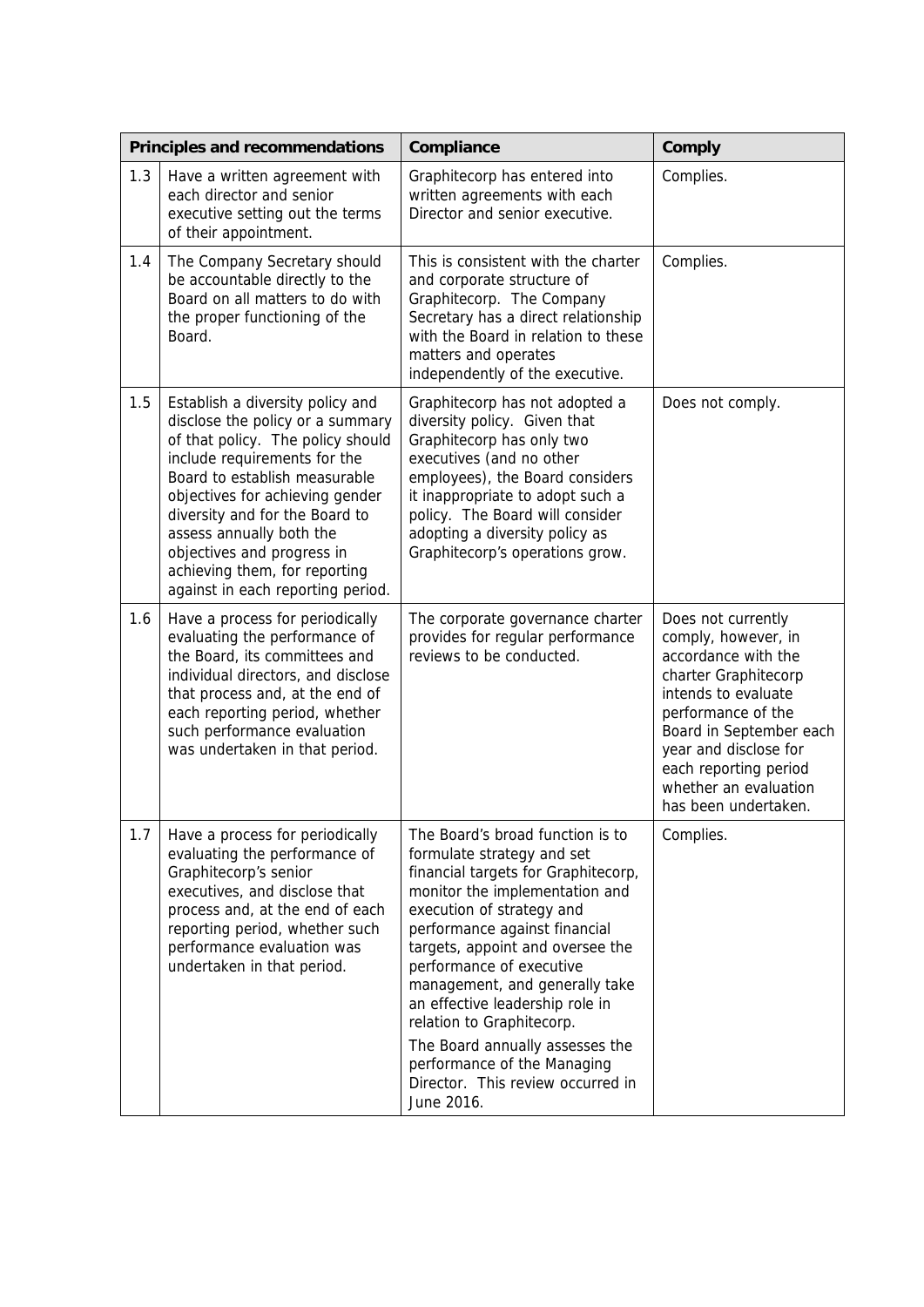|     | <b>Principles and recommendations</b>                                                                                                                                                                                                                                                         | Compliance                                                                                                                                                                                                                                                                                           | Comply                                                                                      |
|-----|-----------------------------------------------------------------------------------------------------------------------------------------------------------------------------------------------------------------------------------------------------------------------------------------------|------------------------------------------------------------------------------------------------------------------------------------------------------------------------------------------------------------------------------------------------------------------------------------------------------|---------------------------------------------------------------------------------------------|
|     | Principle 2 - Structure the Board to add value                                                                                                                                                                                                                                                |                                                                                                                                                                                                                                                                                                      |                                                                                             |
| 2.1 | Graphitecorp should have a<br>nomination committee, which<br>has at least three members, a<br>majority of independent<br>directors and is chaired by an<br>independent director.<br>The functions and operations of<br>the nomination committee<br>should be disclosed.                       | Graphitecorp has not established<br>a nomination committee. Given<br>that Graphitecorp has only two<br>executives (and no other<br>employees), such a policy is not<br>considered necessary. The Board<br>will consider establishing a<br>nomination committee as<br>Graphitecorp's operations grow. | Does not comply.                                                                            |
| 2.2 | Have and disclose a Board skills<br>matrix, setting out what the<br>Board is looking to achieve in its<br>membership.                                                                                                                                                                         | Graphitecorp intends to informally<br>monitor the experience, expertise,<br>skills and qualifications necessary<br>for the Board over time.                                                                                                                                                          | Does not presently<br>comply, however the<br>Board intends to<br>formalise a skills matrix. |
| 2.3 | Disclose the names of the<br>directors that the Board<br>considers to be independent<br>directors, and an explanation of<br>why the Board is of that opinion<br>if a factor that impacts on<br>independence applies to a<br>director, and disclose the length<br>of service of each director. | Mr Bellas is not considered<br>independent given his substantial<br>holding in Graphitecorp (over<br>5%).<br>Mr Baynton and Mr St Baker are<br>not considered independent<br>because each is an executive and<br>substantial Shareholder.                                                            | Complies.                                                                                   |
| 2.4 | A majority of the Board should<br>be independent directors.                                                                                                                                                                                                                                   | Graphitecorp currently has a three<br>member Board, none of whom are<br>independent.<br>The Board considers that the size<br>and scope of Graphitecorp's<br>activities does not justify the<br>additional cost of appointing two<br>additional independent directors<br>at this stage.               | Does not comply.                                                                            |
| 2.5 | The chairman of the Board<br>should be an independent<br>director and should not be the<br>CEO.                                                                                                                                                                                               | The Chairman, Mr Bellas, is a non-<br>executive Director, but he is not<br>considered independent.                                                                                                                                                                                                   | Does not comply.                                                                            |
| 2.6 | There should be a program for<br>inducting new directors and<br>providing appropriate<br>professional development<br>opportunities for directors to<br>develop and maintain the skills<br>and knowledge needed to<br>perform their role as a director<br>effectively.                         | This is consistent with the<br>corporate governance charter and<br>processes implemented by<br>Graphitecorp.                                                                                                                                                                                         | Complies.                                                                                   |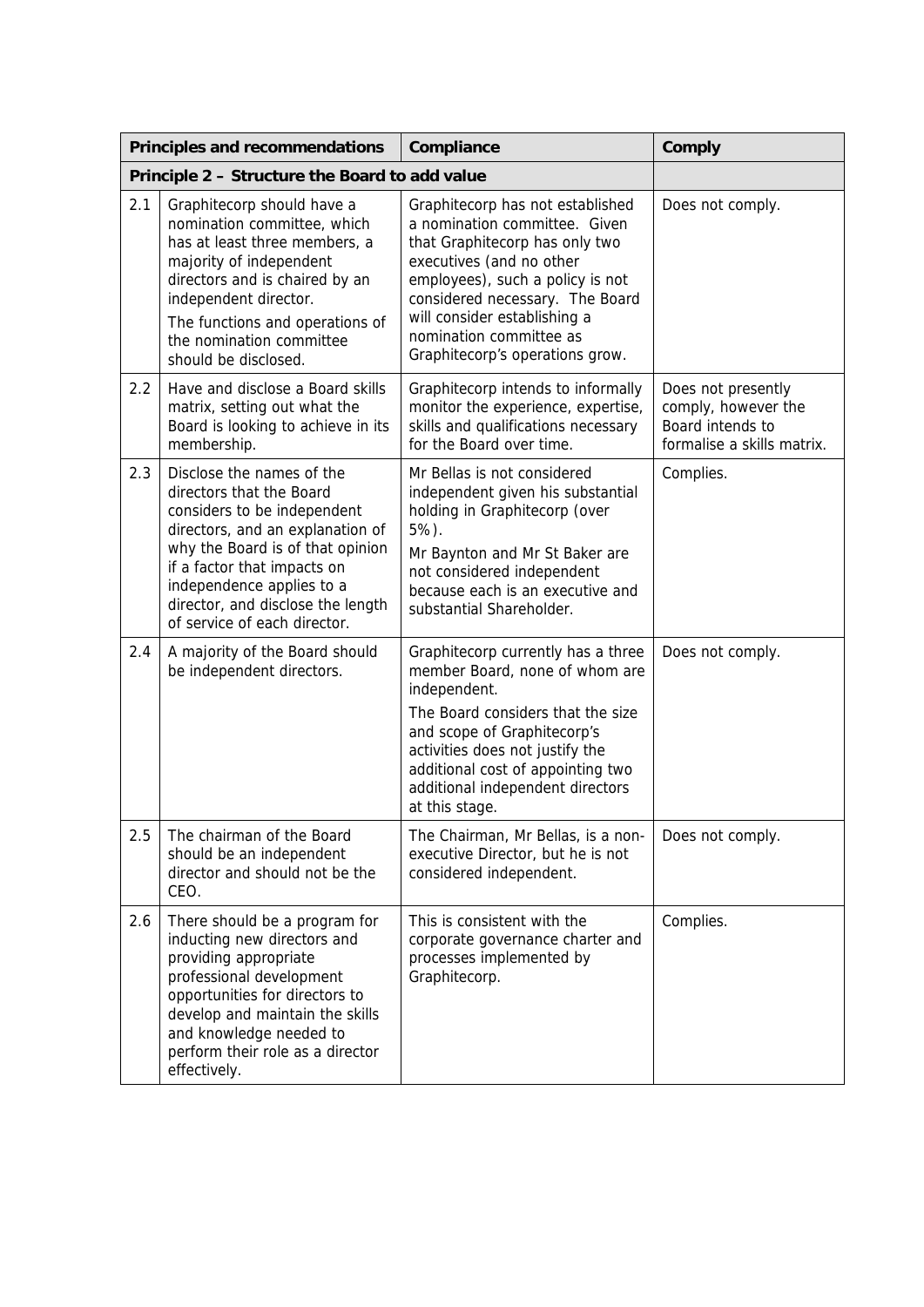|                                                   | Principles and recommendations                                                                                                                                                                                                                                                                                                                                                                                                                                                                                                         | Compliance                                                                                                                                                                                                                                                             | Comply           |
|---------------------------------------------------|----------------------------------------------------------------------------------------------------------------------------------------------------------------------------------------------------------------------------------------------------------------------------------------------------------------------------------------------------------------------------------------------------------------------------------------------------------------------------------------------------------------------------------------|------------------------------------------------------------------------------------------------------------------------------------------------------------------------------------------------------------------------------------------------------------------------|------------------|
| Principle 3 - Act ethically and responsibly       |                                                                                                                                                                                                                                                                                                                                                                                                                                                                                                                                        |                                                                                                                                                                                                                                                                        |                  |
| 3.1                                               | Have a code of conduct for the<br>Board, senior executives and<br>employees, and disclose that<br>code or a summary of that<br>code.                                                                                                                                                                                                                                                                                                                                                                                                   | Graphitecorp has adopted a code of<br>conduct, which sets out a<br>framework to enable Directors to<br>achieve the highest possible<br>standards in the discharge of their<br>duties and to give a clear<br>understanding of best practice in<br>corporate governance. | Complies.        |
|                                                   | Principle 4 - Safeguard integrity in corporate reporting                                                                                                                                                                                                                                                                                                                                                                                                                                                                               |                                                                                                                                                                                                                                                                        |                  |
| 4.1                                               | The Company should have an<br>audit committee, which consists<br>of only non-executive directors,<br>a majority of independent<br>directors, is chaired by an<br>independent chairman who is<br>not chairman of the Board, and<br>has at least three members.<br>The functions and operations of<br>the audit committee should be<br>disclosed.                                                                                                                                                                                        | Graphitecorp has an audit<br>committee of two - Mr Bellas and<br>Mr Baynton.<br>The size and scope of<br>Graphitecorp's activities does not<br>justify the cost of appointing<br>independent directors at this stage.                                                  | Does not comply. |
| 4.2                                               | The Board should, before<br>approving financial statements<br>for a financial period, receive a<br>declaration from the CEO and<br>CFO that, in their opinion, the<br>financial records have been<br>properly maintained and that<br>the financial statements comply<br>with the appropriate accounting<br>standards and give a true and<br>fair view of the financial<br>position and performance of<br>Graphitecorp, formed on the<br>basis of a sound system of risk<br>management and internal<br>controls, operating effectively. | This is consistent with the approach<br>to be adopted by the audit<br>committee and Board.                                                                                                                                                                             | Complies.        |
| 4.3                                               | Graphitecorp's auditor should<br>attend the AGM and be<br>available to answer questions<br>from security holders relevant<br>to the audit.                                                                                                                                                                                                                                                                                                                                                                                             | Graphitecorp's auditor will be<br>requested to attend the AGM and<br>Shareholders will be entitled to ask<br>questions in accordance with the<br>Corporations Act and these<br>Guidelines.                                                                             | Complies.        |
| Principle 5 - Make timely and balanced disclosure |                                                                                                                                                                                                                                                                                                                                                                                                                                                                                                                                        |                                                                                                                                                                                                                                                                        |                  |
| 5.1                                               | Have a written policy for<br>complying with continuous<br>disclosure obligations under the<br>Listing Rules, and disclose that<br>policy or a summary of it.                                                                                                                                                                                                                                                                                                                                                                           | Graphitecorp has a written<br>continuous disclosure policy which<br>is designed to ensure that all<br>material matters are appropriately<br>disclosed in a balanced and timely<br>manner and in accordance with the<br>requirements of the ASX Listing<br>Rules.       | Complies.        |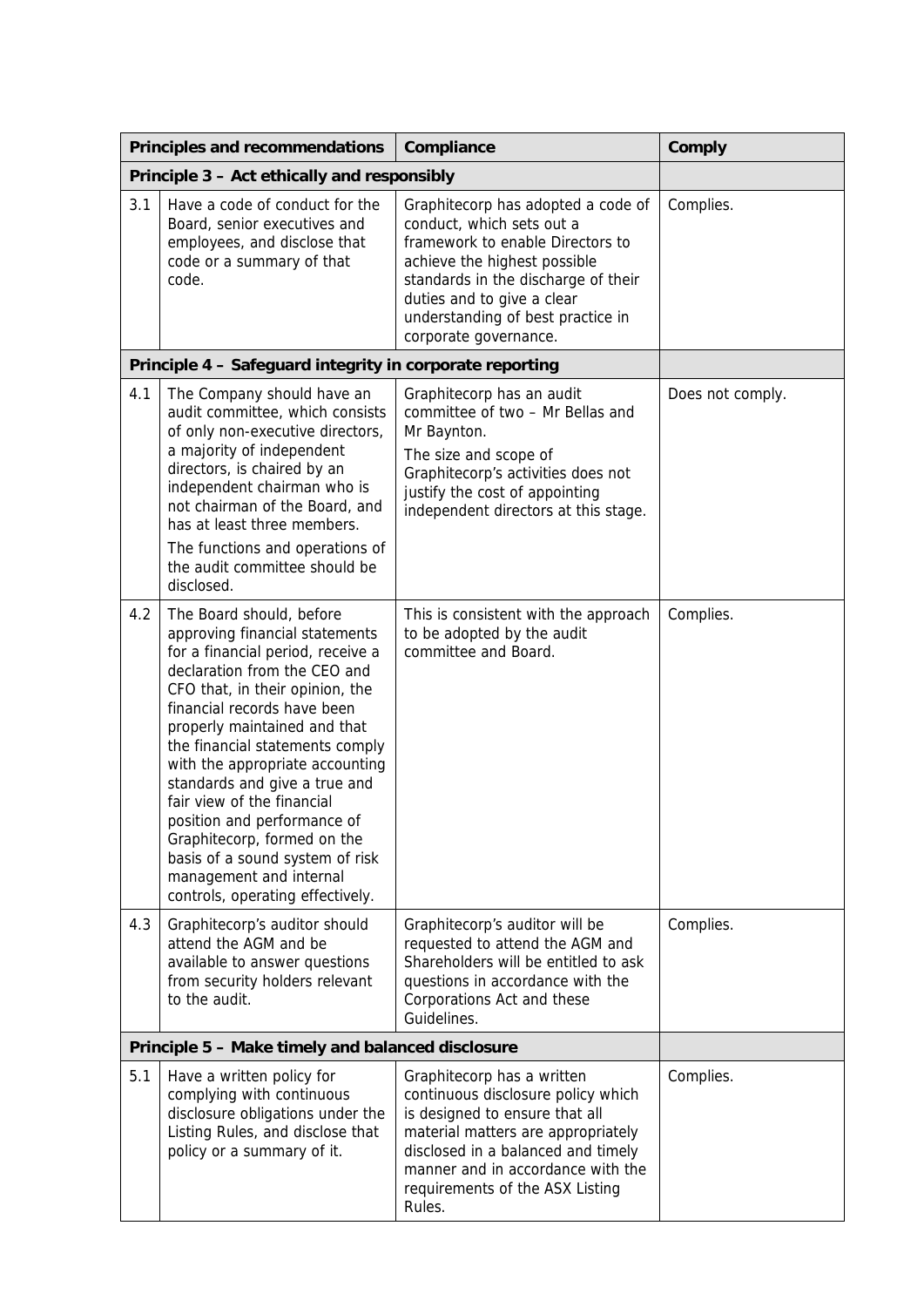|                                         | <b>Principles and recommendations</b>                                                                                                                                                                                                                                                            | Compliance                                                                                                                                                                                                                                                                                                                                                                                                          | Comply           |
|-----------------------------------------|--------------------------------------------------------------------------------------------------------------------------------------------------------------------------------------------------------------------------------------------------------------------------------------------------|---------------------------------------------------------------------------------------------------------------------------------------------------------------------------------------------------------------------------------------------------------------------------------------------------------------------------------------------------------------------------------------------------------------------|------------------|
|                                         | Principle 6 - Respect the rights of security holders                                                                                                                                                                                                                                             |                                                                                                                                                                                                                                                                                                                                                                                                                     |                  |
| 6.1                                     | Provide information about<br>Graphitecorp and its<br>governance to investors via its<br>website.                                                                                                                                                                                                 | The corporate governance charter<br>and other applicable policies are<br>available on Graphitecorp's website.                                                                                                                                                                                                                                                                                                       | Complies.        |
| 6.2                                     | Design and implement an<br>investor relations program to<br>facilitate effective two-way<br>communication with investors.                                                                                                                                                                        | Graphitecorp aims to ensure that all<br>Shareholders are well informed of<br>all major developments affecting<br>Graphitecorp and that the full<br>participation by Shareholders at the<br>Company's AGM is facilitated.<br>In the opinion of the Board, these<br>objectives can be achieved without<br>a formal policy.                                                                                            | Does not comply. |
| 6.3                                     | Disclose the policies and<br>processes in place to facilitate<br>and encourage participation at<br>meetings of security holders.                                                                                                                                                                 | Graphitecorp intends to facilitate<br>effective participation in the AGM,<br>as well as the ability to submit<br>written questions ahead of the<br>AGM. Graphitecorp intends to<br>adopt appropriate technologies to<br>facilitate the effective<br>communication and conduct of<br>general meetings.<br>In the opinion of the Board, these<br>objectives can be achieved without<br>formal policies or procedures. | Does not comply. |
| 6.4                                     | Give security holders the option<br>to receive communications<br>from, and send communications<br>to, the Company and its share<br>registry electronically.                                                                                                                                      | Graphitecorp has instructed its<br>share registry to facilitate this<br>option for investors, as well as<br>future shareholders at appropriate<br>times.                                                                                                                                                                                                                                                            | Complies.        |
| Principle 7 - Recognise and manage risk |                                                                                                                                                                                                                                                                                                  |                                                                                                                                                                                                                                                                                                                                                                                                                     |                  |
| 7.1                                     | The Board should have a risk<br>committee which is structured<br>so that it consists of a majority<br>of independent directors, is<br>chaired by an independent<br>director, and has at least three<br>members.<br>The functions and operations of<br>the risk committee should be<br>disclosed. | Graphitecorp has a combined audit<br>and risk management committee.<br>See above for independent status<br>of the committee members.<br>The functions and operations of the<br>committee are established under<br>the charter.<br>The size and scope of<br>Graphitecorp's activities does not<br>justify the cost of appointing<br>independent directors at this stage.                                             | Does not comply. |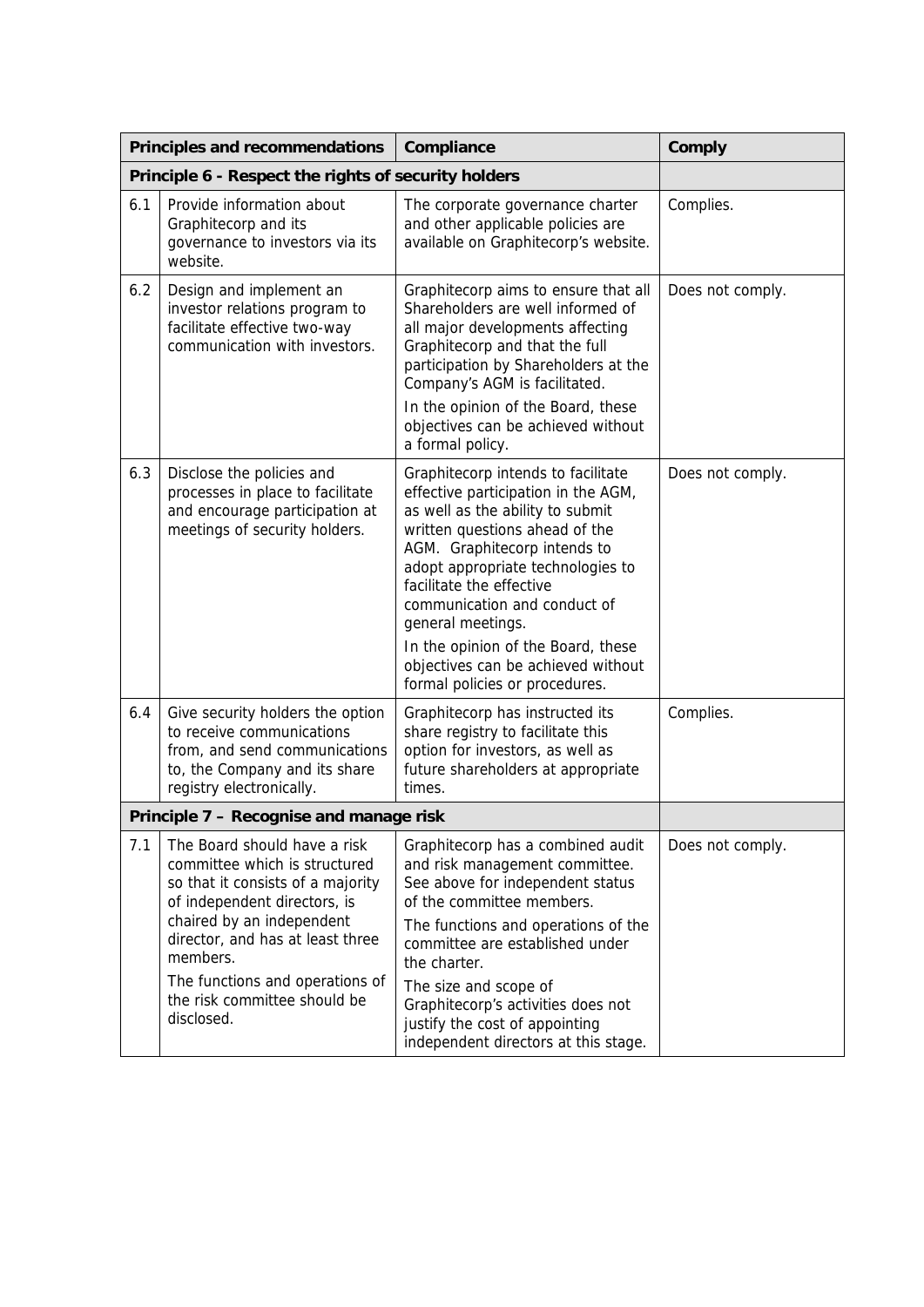|                                                 | Principles and recommendations                                                                                                                                                                                                                                                                                                                                            | Compliance                                                                                                                                                                                                                                                                                                                                                                                                                                                                                                                 | Comply                                                                                                                  |
|-------------------------------------------------|---------------------------------------------------------------------------------------------------------------------------------------------------------------------------------------------------------------------------------------------------------------------------------------------------------------------------------------------------------------------------|----------------------------------------------------------------------------------------------------------------------------------------------------------------------------------------------------------------------------------------------------------------------------------------------------------------------------------------------------------------------------------------------------------------------------------------------------------------------------------------------------------------------------|-------------------------------------------------------------------------------------------------------------------------|
| 7.2                                             | The Board or a committee of<br>the Board should review the<br>entity's risk management<br>framework with management at<br>least annually to satisfy itself<br>that it continues to be sound,<br>and disclose, in relation to each<br>reporting period, whether such<br>a review has taken place.                                                                          | The charter establishes the role of<br>the committee. The committee will<br>establish the risk management<br>framework.                                                                                                                                                                                                                                                                                                                                                                                                    | Does not comply to the<br>extent that the<br>committee is newly<br>formed and has not<br>conducted an annual<br>review. |
| 7.3                                             | Disclose if Graphitecorp has an<br>internal audit function, how the<br>function is structured and what<br>role it performs, or if it does<br>not have an internal audit<br>function, that fact and the<br>processes Graphitecorp<br>employs for evaluating and<br>continually improving the<br>effectiveness of its risk<br>management and internal<br>control processes. | Due to Graphitecorp's limited<br>number of employees and relative<br>nature and scale of its operations,<br>the costs of an independent<br>internal audit function would be<br>disproportionate to the risk it seeks<br>to mitigate. Graphitecorp has an<br>external auditor and the audit and<br>risk management committee will<br>monitor and evaluate material or<br>systemic issues.<br>The Board believes it and the audit<br>and risk management committee<br>have adequate oversight of the<br>existing operations. | Does not comply.                                                                                                        |
| 7.4                                             | Disclose whether Graphitecorp<br>has any material exposure to<br>economic, environmental and<br>social sustainability risks and, if<br>so, how it manages those risks.                                                                                                                                                                                                    | Graphitecorp has economic,<br>environmental and social<br>sustainability exposures typical for<br>a mineral exploration and<br>development company operating in<br>a remote regional area. The Board<br>has established a Health, Safety,<br><b>Environment and Sustainability</b><br>Policy that sets out the objectives<br>and expectations for Graphitecorp<br>to appropriately manage those<br>risks.                                                                                                                  | Complies.                                                                                                               |
| Principle 8 - Remunerate fairly and responsibly |                                                                                                                                                                                                                                                                                                                                                                           |                                                                                                                                                                                                                                                                                                                                                                                                                                                                                                                            |                                                                                                                         |
| 8.1                                             | The Board should have a<br>remuneration committee which<br>is structured so that it consists<br>of a majority of independent<br>directors, is chaired by an<br>independent director, and has<br>at least three members.<br>The functions and operations of<br>the remuneration committee<br>should be disclosed.                                                          | The Board has decided that a<br>remuneration committee is<br>unnecessary.<br>The Board believes it can<br>adequately deal with the matters<br>typically within the purview of a<br>remuneration committee.                                                                                                                                                                                                                                                                                                                 | Does not comply.                                                                                                        |